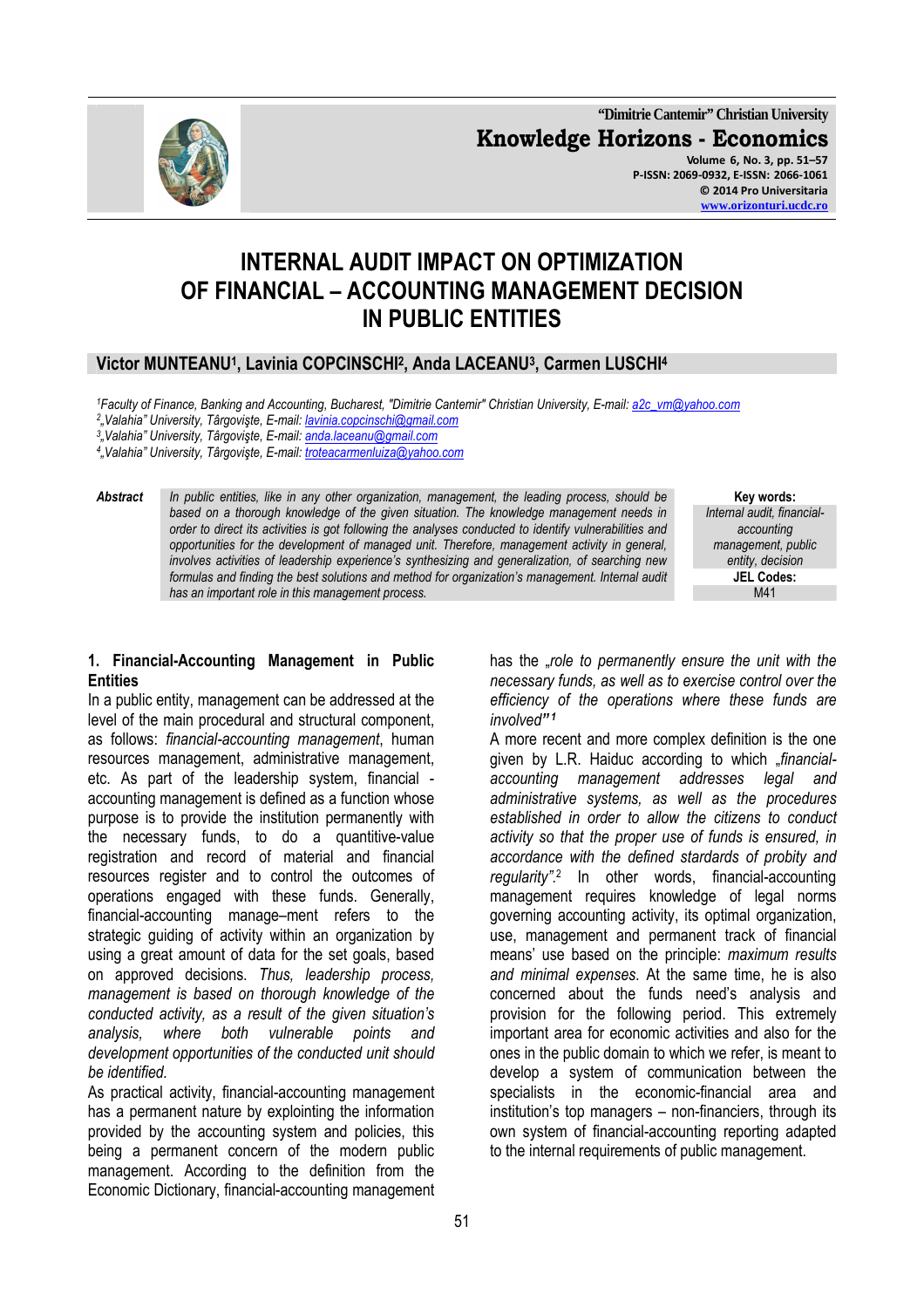#### **2. Action areas of financial-accounting management**

According to the specialized literature, financialacconting management operates in various fields of activity. These are shown schematically, in figure 1, as follows:



*Source: Own projection* 

*Figure 1.* Action areas of financial-accounting management

Therefore, the first field is *financial activity,* a domain that adddresses issues related to:

- − institution's financial policy, attracting the funds needed to perform the activity, organization of financial structure;
- − financial planning revenue and expenditure budget;
- − property's funds of the unit;
- − Within this field, in order to control and monitor public finance, financial management requires a series of specific instruments, out of which we enlist:
- − financial diagnosis reports (e.g.: analysis of revenues and expenditure, of receipts and payments), identifying strengths and also weaknesses with the help of economic indicators of profitability, liquidity, management (e.g.: average duration of revenues collection, payment to providers);
- − long-term financial estimates covering strategic objectives of the institution in what regards investments and attracting new financing sources;
- − budgeting and budgetary control reports which set and aim to annual targets.

The second area in which financial - accounting management operates is given by the *accounting activity* that includes actions related to*:* 

- − financial management of unit's property;
- − synthetic and analytical accounts of the property;
- − determining the financial year's outcome (surplus or deficit) and balance sheet's preparation;
- ensuring property's integrity.

The last area is *financial control,* a particularly important activity for organization's management since it provides the most important source of information necessary for the management action's performance. It aims to determine the economic activity state represented in the financial and accounting documents and its relation to în the legal provisions by which they have been defined. Financial control actions are directed<sup>3</sup> towards:

- − ensuring protection, ensuring patrimony and information's quality;
- enforcing the legal norms and regulations in force;
- − fostering performances' improvement.
- − *Considering these areas of action, we believe that financial - accounting management should get involved with its entire competence and experience, at least in the following areas: investments, financing and assets management.*

To put those into practice and to fulfill its overall goal, which is ensuring the efficient and effective use of public funds, it is very important that financial – accounting management takes the actions necessary to ensure conditions for issuing the decisional act. In this respect, it should target measures aimed at achieving the following actions:

− optimal organization of information flow (financialaccounting documents and economic information);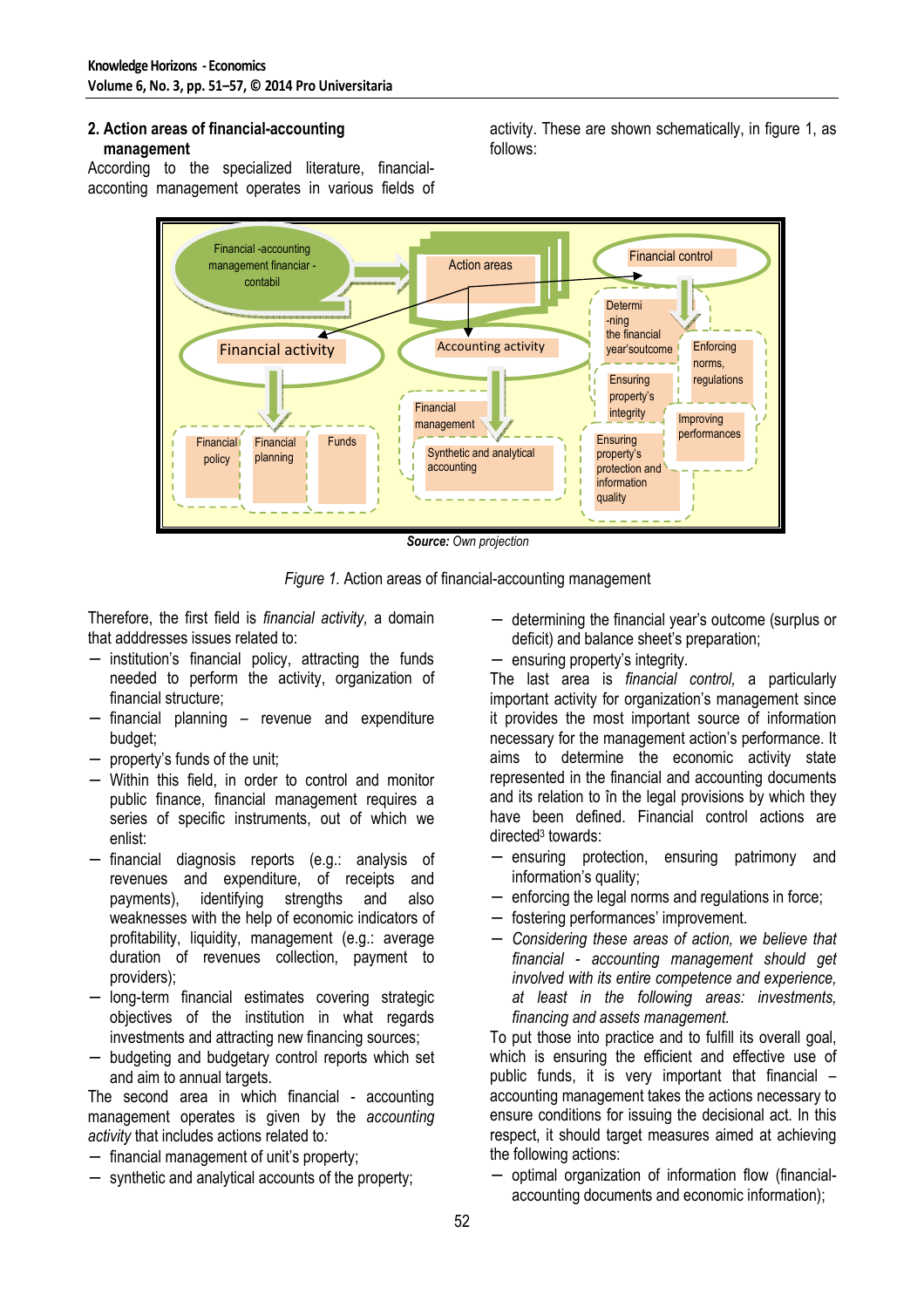- − inventory of all the elements that can hinder or foster goals attainment;
- − compliance with the internal rules and legislation in this field;
- − evaluation of the financial effort, of all actions to be taken in a given period;
- − timely ensuring the necessary public funds in terms of efficiency and effectiveness;
- − tracking the use of allocated funds;

ensuring and maintaining a financial equilibrium in line with the institution's goals.

### **3. Financial-accounting management's functions**

According to the concept first mentioned by Henry Fayol in 1916, financial-acconting management consists in exercising its basic functions, identified through: *prediction function, organization function, coordination function, engaging function and controlevaluation function*, figure 2.



*Source: Own projection* 

*Figure 2.* Financial-accounting management's functions

#### **4. Decision-making process in the financialaccounting management**

A survey of the specialized literature highlights a multitude of distinct approaches of the *decision.* A first approach is the one where the decision is defined as the *solution chosen from many alternative variants*  (Hâncu, 2002). Certainly, there is the variant where the decision-maker may opt not to choose any solution, but to leave things to chance, to give free will, but this requires a decision. In other words, indecision is still a decision.

Another approach regards the decision as an *involvement in action to meet a business requirement of private parties – beneficiaries of the action* (Yates, 2003). In this situation, the decision concerns a person, a group of people that enjoy the outcomes of making business following that decision. In theory, the term *decision* may have many defitions, but in decisional practice, decision is in fact *the course of action consciously chosen to attain one or several goals<sup>4</sup> .*

By a decision, a choice situation is conceptualized in the form of mental image or an explicit model. In case of the model, it is necessary, as early as its conceptualization, to take into account the experience of entity's leadership bodies, of their perception and judgment selective character corroborated with the data of the economic and social problems' situation.

Even if these highlighted definitions can describe this term to a certain extent, *in our opinion, decision is the outcome of a deliberate, conscious decision by which the attainment of a target is sought.* In other words, *decision appears as a solution consciously chosen by the manager from several possible variants based on material information in order to coordinate and regulate the organization's activity.*

### **5. Decisions typology of financial-accounting management**

Decisions may be classified by several criteria, but their categorization is relative because the same decision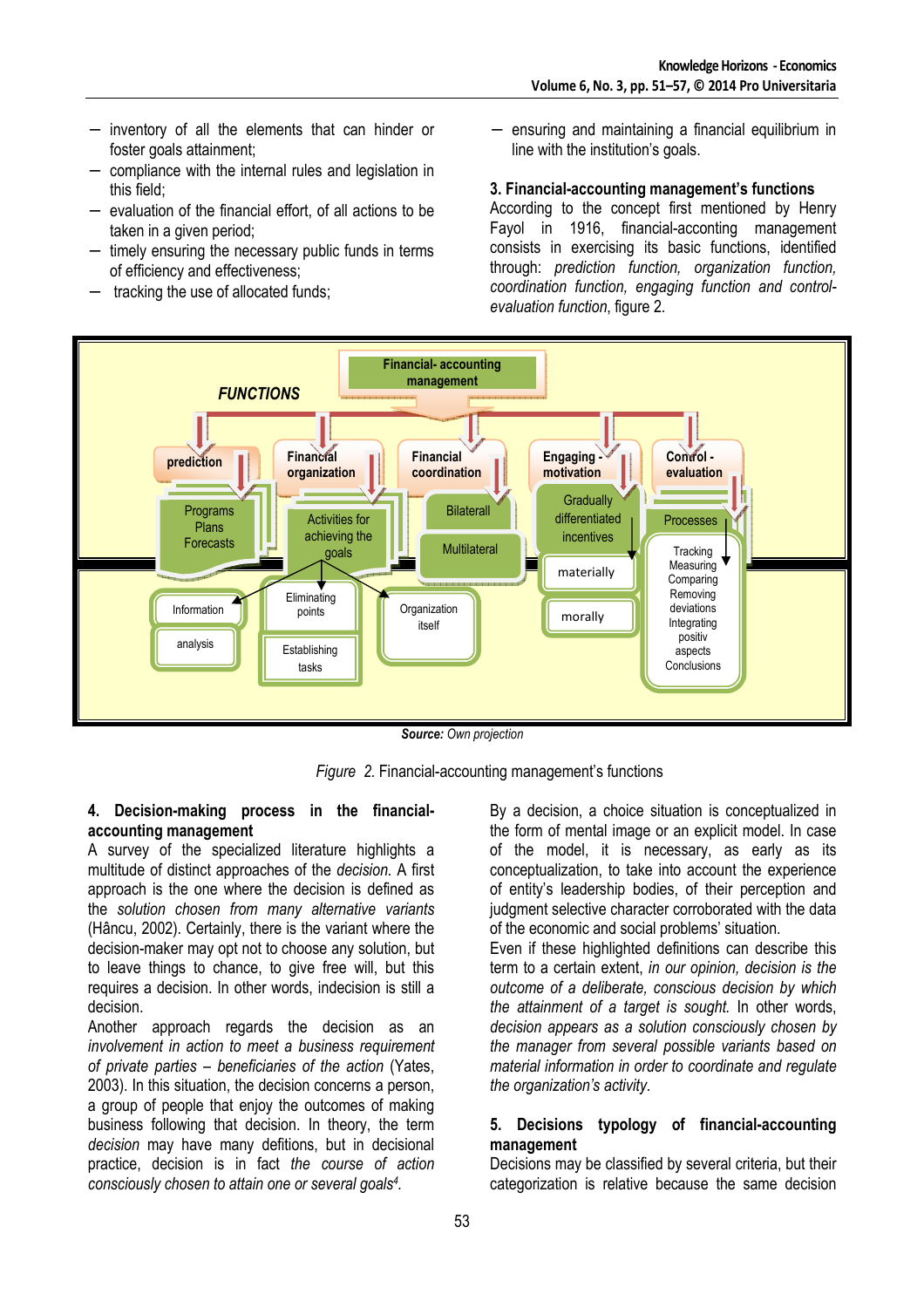can be framed from a criterion perspective, in another category. Thus, according to the their importance and role, decisions can be classified as per table 1, as follows:

| <b>Classification</b><br>criteria                                    | <b>Types of decisions</b> | <b>Main features</b>                                                                                                                                                                                                                                                                                                                                                          |  |
|----------------------------------------------------------------------|---------------------------|-------------------------------------------------------------------------------------------------------------------------------------------------------------------------------------------------------------------------------------------------------------------------------------------------------------------------------------------------------------------------------|--|
| <b>Horizon and</b><br><i><b>implications</b></i>                     | Strategic                 | -refer to a period longer than a year, usually 3-5 years;<br>- contribute directly to the achievement of basic or derived goals;<br>- address either the entire entity, or its main components;<br>- are often adopted at the senior management in a group;<br>- are integrated in strategies, plans or programs on long or medium term.                                      |  |
|                                                                      | <b>Tactical</b>           | - usually refer to period ranging between 2 and 5 years;<br>- contribute directly to the achievement of derived goals;<br>- address either the entire entity, or a few activities with considerable implications on other areas;<br>- are adopted at the top management in a group or individually;<br>- are integrated in policies, programs and annual and quarterly plans. |  |
|                                                                      | <b>Current</b>            | - usually refer to periods of maximum several months;<br>- contribute directly to the achievement of individual, specific and more rarely derived goals;<br>- prevail exclusively at the low and medium management level.                                                                                                                                                     |  |
| <b>Management</b><br>echelon                                         | Top                       | - are adopted by the top echelon of management (bodies of participative management, general<br>manager);<br>- a considerable part of them are strategic and tactical decisions                                                                                                                                                                                                |  |
|                                                                      | Medium                    | - are adopted by the medium echelon of management formed from heads of service, head of offices<br>or departments;<br>- most of them are current and tactical;                                                                                                                                                                                                                |  |
|                                                                      | Low                       | - are adopted by the low echelon of management formed from institution's head of offices and<br>departments;<br>- are only current decisions.                                                                                                                                                                                                                                 |  |
| <b>Frequency</b>                                                     | Periodical                | - are adopted at certain intervals, reflecting cyclicality of managerial and execution processes;<br>- most of them relate to execution activities;<br>- models and algorithms may be used widely to substantiate them.                                                                                                                                                       |  |
|                                                                      | Random                    | -are adopted at irregular intervals, are difficult to anticipate;<br>- their effectiveness depends on the decisional potential of the decision-maker.                                                                                                                                                                                                                         |  |
|                                                                      | <b>Unique</b>             | -have an exceptional nature, not being repeated in a foreseeable future;<br>- their effectiveness depends decisively on the decisional potential of the decision-maker.                                                                                                                                                                                                       |  |
| <b>Possibility of</b><br>application                                 | Anticipated               | - adopting period and the main elements involved are known long time in advance;<br>- prevail in the scientifically led organizations;<br>- are completely periodical                                                                                                                                                                                                         |  |
|                                                                      | Unpredictable             | adopting period and the main elements involved are only known a little time in advance;<br>- depend decisively on the intuition and decisional capacity of involved managers.                                                                                                                                                                                                 |  |
| <b>Extent of the</b><br>decision-<br>maker's<br>decisional<br>sphere | Integrated                | - are adopted out of the decision-maker's initiative, without requiring the hierarchically superior<br>echelon's approval<br>- as a rule, are current, periodical and anticipated                                                                                                                                                                                             |  |
|                                                                      | Approved                  | - their application is conditioned by approval at the hierarchically superior echelon's level;<br>- are often strategic and tactical;<br>- are characteristic of an authoritarian management style.                                                                                                                                                                           |  |
| The scope of<br>the decision-<br>maker                               | Participative             | - are adopted by participative management bodies;<br>- most of them are strategic and tactical decisions;<br>- time-consuming, reflected, as a rule, in the high degree of substantiation.                                                                                                                                                                                    |  |
|                                                                      | Individual                | - are adopted by a leader;<br>- are often based exclusively on that manager's experience and decisional capacity;<br>- are cheaper than the participative decisions.                                                                                                                                                                                                          |  |

*Table 1.* Decisions typology

*Source: own projection* 

Another classification of decisions may be done by the degree of knowledge of the problem and of the alternative solutions they can generate (table 2):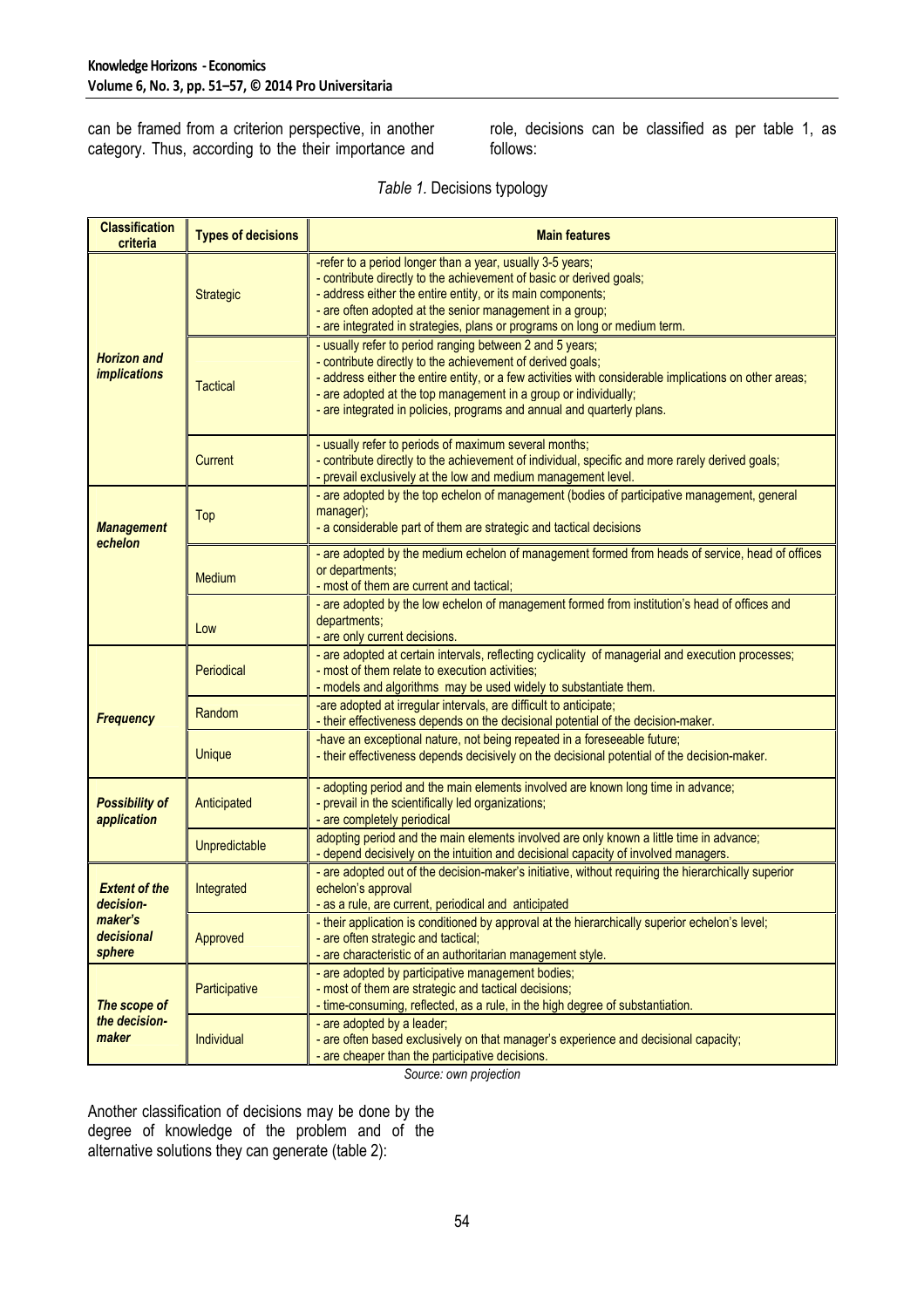| Crt. No. | <b>Types of differences</b>   | <b>Tactical decisions</b>         | <b>Strategic decisions</b>               |
|----------|-------------------------------|-----------------------------------|------------------------------------------|
|          | By decisions type             | Routine-like                      | Adaptive                                 |
|          |                               | Adaptive                          | <b>Innovative</b>                        |
|          | conditions<br>By<br>the<br>0t | Certainty and risk                | Risk (subjective probabilities) and $\ $ |
|          | decisions' making             | (objective probabilities)         | uncertainty                              |
| 3        | the level of<br>plans'<br>By  | management and medium<br>Top      | Medium and top management                |
|          | development                   | management                        |                                          |
|          | <b>Time horizon</b>           | Short term (2 years or less)      | Long term (3 years and over)             |
| 5        | Action's intention            | Obtaining means for the strategic | Ensuring survival on long term and       |
|          |                               | plans' implementation.            | or activity's growth.                    |

#### *Table 2.* Tactical-strategic decisions. Differences

*Source: own projection* 

Highlighted differences point to the need to know their typology in order to rationalize its components and to adopt and apply decisions of a higher quality.

The effectiveness of a decision is the result of its transposition into action, and its efficiency is the ratio between the useful social economic effect and the social economic effect made to subtan–tiated its adoption. *Regardless of the decisions typology, in order to be successfully implemented, it is absolutely necessary to mobilize the creative energies of the people involved, asine qua non condition of success.* 

# **6. The role of internal audit in the decision-making process**

The highlight the role that the internal audit has within the decision-making process will first refer to its role in the public entity. Beside its contribution to the risk management's improvement and performance growth of entity's activity we mentioned in the previous chapter, intern auditor examines and evaluates the effectiveness of entity's internal control system, its degree of adequacy to the institution's needs and also the quality of tasks execution by existent personnel<sup>y</sup>. In order to fulfill these goals, public internal audit exercises the following functions:

- − verifying the reliability and integrity of financial and operational information carried within the entity and of the means used for the identification, quantification, classification and reporting this information;
- − verifying the systems implemented in the institution in order to make sure that the policies, norms and procedures, legal and contractual provisions that could have a considerable impact on goals attainment are complied with and enforced exactly;
- verifying the measures and means of assets protection and their existence, if this is required;
- − evaluaing the economic and efficient use of resources;

− veriying the concord between the outcomes obtained after making the operations or programs with the aims established by the entity, as well as whether the plans approved for the respective operations and programs have been complied with.

These functions have been established by the *Directive on the responsibilities of internal audit, issued by the Institute of Internal Auditors, IIAvi .* Achieving them requires that the internal auditor deeply knows the entity's specific, since for the collection, interpretation of audit evidence and determination of conclusions, he should resort to the acquired knowledge, his own judgment and accumulated experience, necessary for auditing the various areas corresponding to the entity's activities.

Further, intern auditor should have direct independence of action and expression of opinions, in the sense that the internal audit department will be directly subordinated to the head of the institution. The latter, will establish to him the audit areas according to the management decisions and specific reporting needs. The applicatin scope of an audit mission is still today a major concern of the auditor, its determination should be made by taking into account the requirements of ISA, relevant professional bodies, and laws and legal regulations in force.

Although internal auditor makes an assurance that entity's goals will be attained, he is not a guarantor that provides an absolute assurance that accounting information existent in the financial statements are accurate. However, he assumes an important responsibility, to inform the users that the financial statements are credible or not.

 If the auditor concludes that the financial statements are not a fair view or he is in the position not to be able to give appropriate conclusions, then he bears full responsibility for not submitting this situation to the stakeholders, by means of the report on the audit mission's conduct.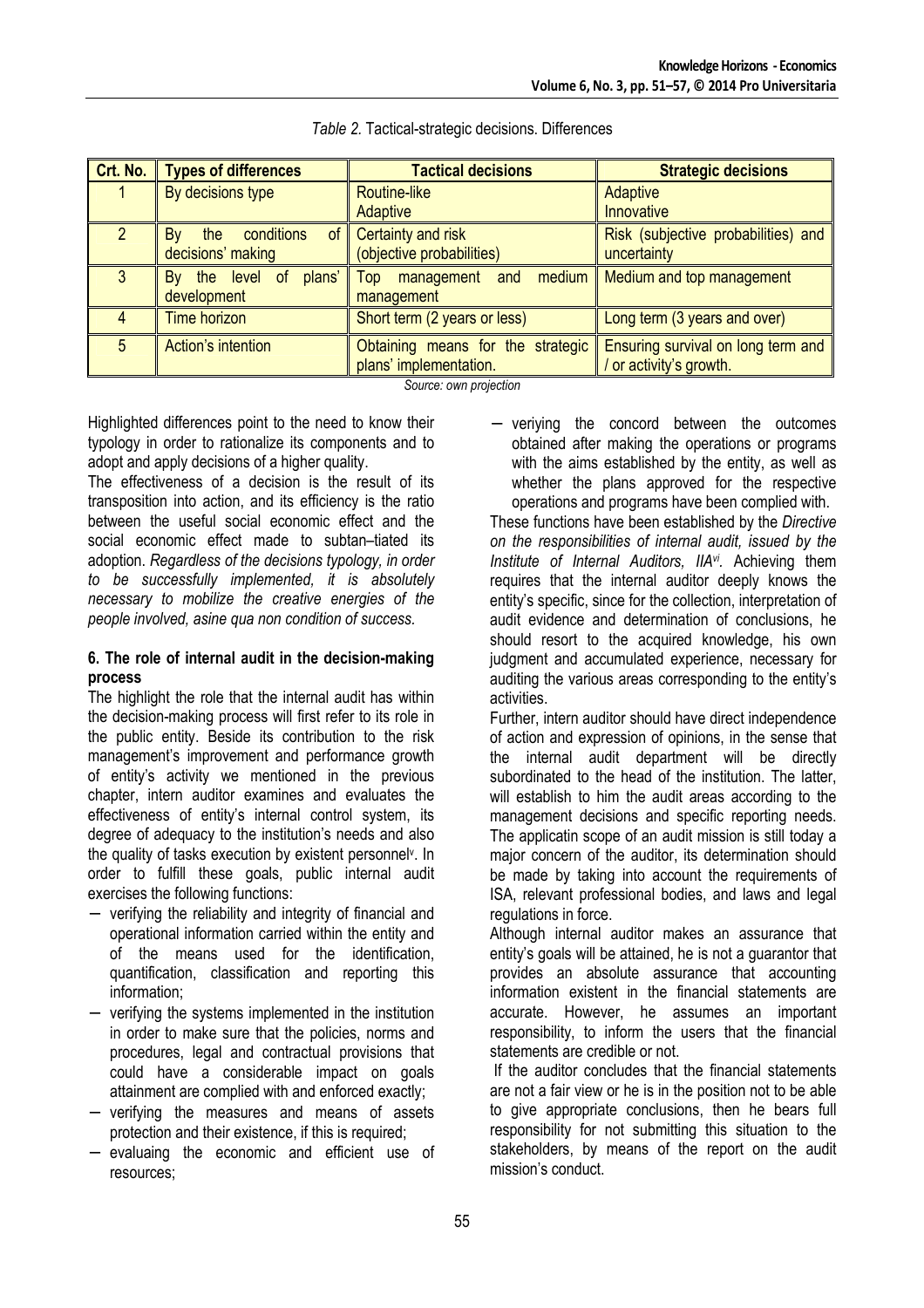*Concluding, the internal audit function is useful particularly to the entity's management, providing this with assistance and counselling for decision adoption, based on the experience and knowledge accumulated during checks and assessment of activities subject to audit. At the same time, by the opinions, conclusions and recommendations givent to management, internal audit contributes to adopting and improving its decisions. We also think that a better communication between management and internal audit may lead to an increased efficiency degree of the adopted decisions.* 

# **7. Public internal audit, management advisory function**

It is widely recognized that the introduction of public internal audit is a decisive step in organizations' development, an important stage in introducing and extending performing managment in public institutions, regardless of their activity object<sup>vii</sup>. Audit's contribution is offering the head of the institution an objective and complete opinion regarding the attained performance level, risks threatening goals achievement and how entity's resources are used.

 For the auditor's opinion to be objective, he should be independent in action and expression, to have autonomy that allows him to make assumptions and formulate recommendations. By highlighting the risks threatening the entity's goals attainment, internal audit contributes to the development of a modern, previsional and well-founded management. *Public internal audit should not be taken for the internal control function to whose structure it belongs,* it is not a more "sophisticated" form of control strengthening, as it is often erroneously understood to be, but a management advisory function.

*In our opinion, the notion of audit-counselling should be used more often in order to remove the confusions with the audit-control notion, even if the two notions are not incompatible. Audit, by examining the efficiency and effectiveness of entity's actions adds value to control, and a rigorous control makes the auditor's work easier.* This plus value added by the internal audit can be regarded from two directions that explain and justify its predictable development:

- − a first direction is the one given by the increased complexity of entity's management, which obliges their heads to resort to internal auditor in more difficult or new situations in order to integrate them into the entity. In this case, internal auditor is only the advisor of the manager who assumes the established solutions;
- the second direction refers to the advisory role that is developed at the same time with the pedagogic role of the internal audit, a role given by its contribution to the specialists' coaching contributia

sa la formarea specialiștilor în cadrul entității și de participarea la implementarea controlului intern.

*Therefore, internal auditor, through the help given to organizations' heads with the activities' management, is also an assisstance function*. *The head of the entity let himself be assisted by the internal auditor to solve the problems related to adopted decisions, on the purpose of getting a better control on those. The auditor gets more and ore the profile of a counsellor, of an advisor that we can call instantly, of a specialist*viii .

*In other words, auditor is obliged to give as result, he advises, assists, recommends but does not decide; through his actions, based on reference norms that give him authority, internal auditor helps with control improvement, performance improvement and implicitly, the entity's goals attainment.*

The advisory function of internal audit is also recognized internationally by adopting the *Professional Standards of Internal Audit* where many references are made to the counselling missions performed by internal auditors. The advisory activity is organized and carried out as follows:

- − *formalized advisory missionsix* covered by a distinct section of the internal audit's annual plan, formalized in nature and done by systematic and methodical approaches;
- − *advisory missions information in nature,* are achieved by participation within various standing committees, or in projects wtih a determined duration, within fixed-point meetings or current exchanges of information, following to be carried out according to the procedures specific to those;
- − *advisory missions for exceptional situations* take place by participation within specially formed teams in order to take over the activity required by the force majeure or by certain exceptional events, following to be carried out according to the procedures specific to those.

*Concluding, in the decision-making processes that take place in public entities, managers establish their decisions based on the information they have and after consultation with the internal and external specialists that master the activity area specific to the entity. Among the specialists should also be counted the intrnal auditors that have deep knowledge of all activities within the entity, as by the nature of the function they exercise, using specific techniques and methods, examine and assess both adequacy and effectiveness of the internal control system, as well as the quality of activities carried out within the entity, thus enriching their knowledge and experience in the field.*  Also, auditors assess<sup>x</sup> the degree of risk that can affect the goals attainment if certain decisions are adopted and establish the level of risk that the entity is prepared to accept.